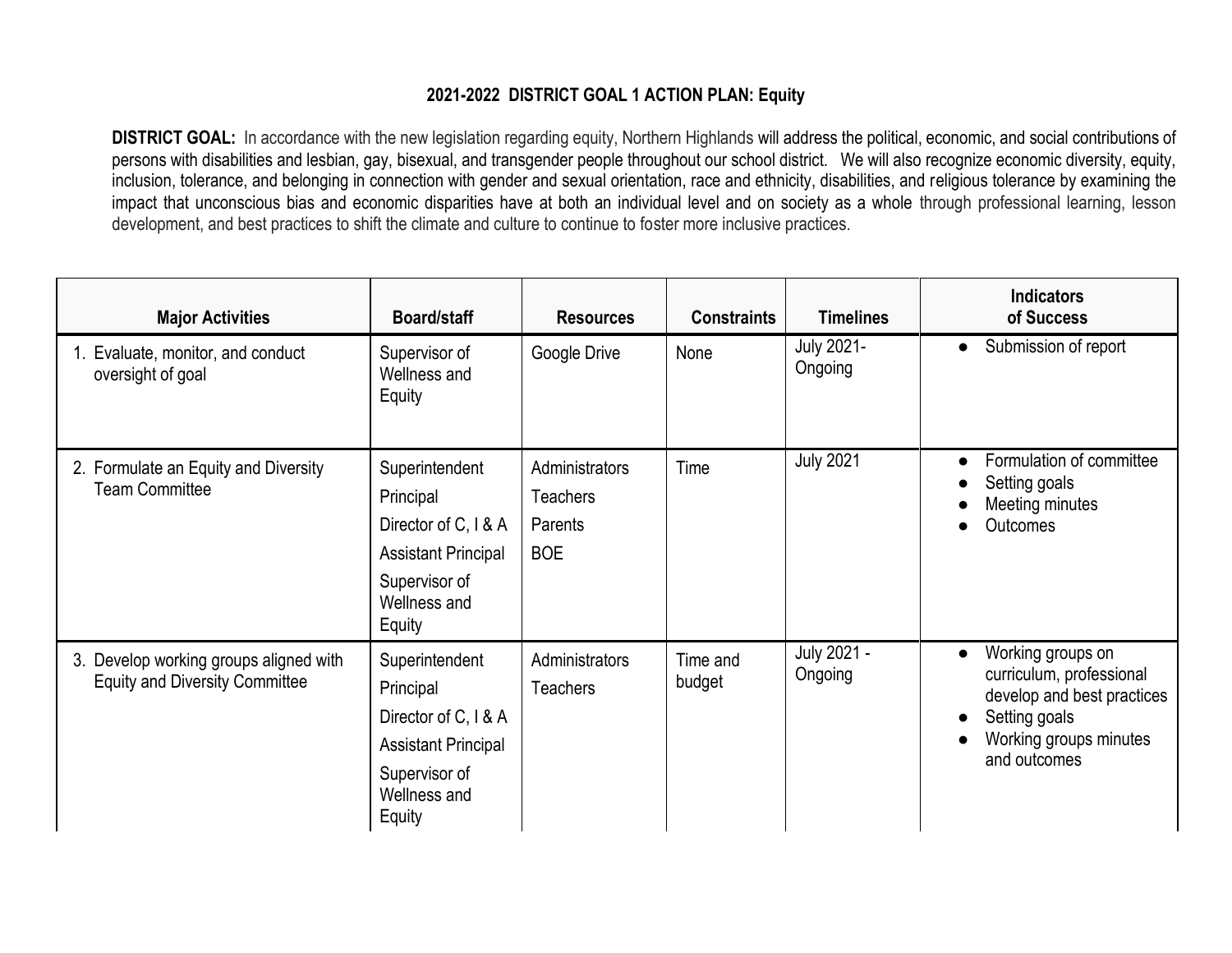| 4. Develop a comprehensive professional<br>development plan that is job-<br>embedded and frequent | Superintendent<br>Principal<br>Director of C, I & A<br>PD Committee<br>Chair                   | Administrators<br>Teachers<br>Parents<br><b>BOE</b><br><b>NH PD Committee</b>                                                                      | Time               | July 2021 -<br>Ongoing             | Comprehensive plan<br>$\bullet$<br>PD days outlined aligned<br>to goals and initiatives<br>Implementation of two<br>additional PD morning<br>sessions.<br>NHPD committee<br>engagement                                   |
|---------------------------------------------------------------------------------------------------|------------------------------------------------------------------------------------------------|----------------------------------------------------------------------------------------------------------------------------------------------------|--------------------|------------------------------------|--------------------------------------------------------------------------------------------------------------------------------------------------------------------------------------------------------------------------|
| 5. Participate in ongoing countywide and<br>statewide committee work                              | Superintendent<br>Principal<br>Director of C, I & A<br>Supervisor of<br>Wellness and<br>Equity | <b>NJDOE</b><br><b>BCASA</b>                                                                                                                       | Time               | September 2021<br>- Ongoing        | Bergen county schools<br>$\bullet$<br>partnership<br>Incorporatings NJDOE<br>resources                                                                                                                                   |
| 6. Embrace and implement best practices<br>that are research-based                                | Superintendent<br>Principal<br>Director of C&I                                                 | Administrators<br>Department<br>Supervisors<br><b>Teachers</b><br>English<br>Department<br><b>Social Studies</b><br>Department<br>School Librarian | Time and<br>budget | July 2021 -<br>Ongoing             | Development of resource<br>$\bullet$<br>repository<br>Unit plans<br><b>Observations</b><br>Post conferences<br>PDP plans and<br>$\bullet$<br>departmental goals<br>Reflect on implementation                             |
| 7. Modify unit plans, align resources and<br>design lessons                                       | Superintendent<br>Principal<br>Director of C, I & A                                            | All supervisors                                                                                                                                    | Time               | October 2021 -<br><b>June 2022</b> | Communicate resources<br>$\bullet$<br>widely to staff<br>Dedicate collaboration<br>time during department<br>meetings and PD days for<br>modifying unit plans and<br>reflecting on practice<br>Indicated in observations |